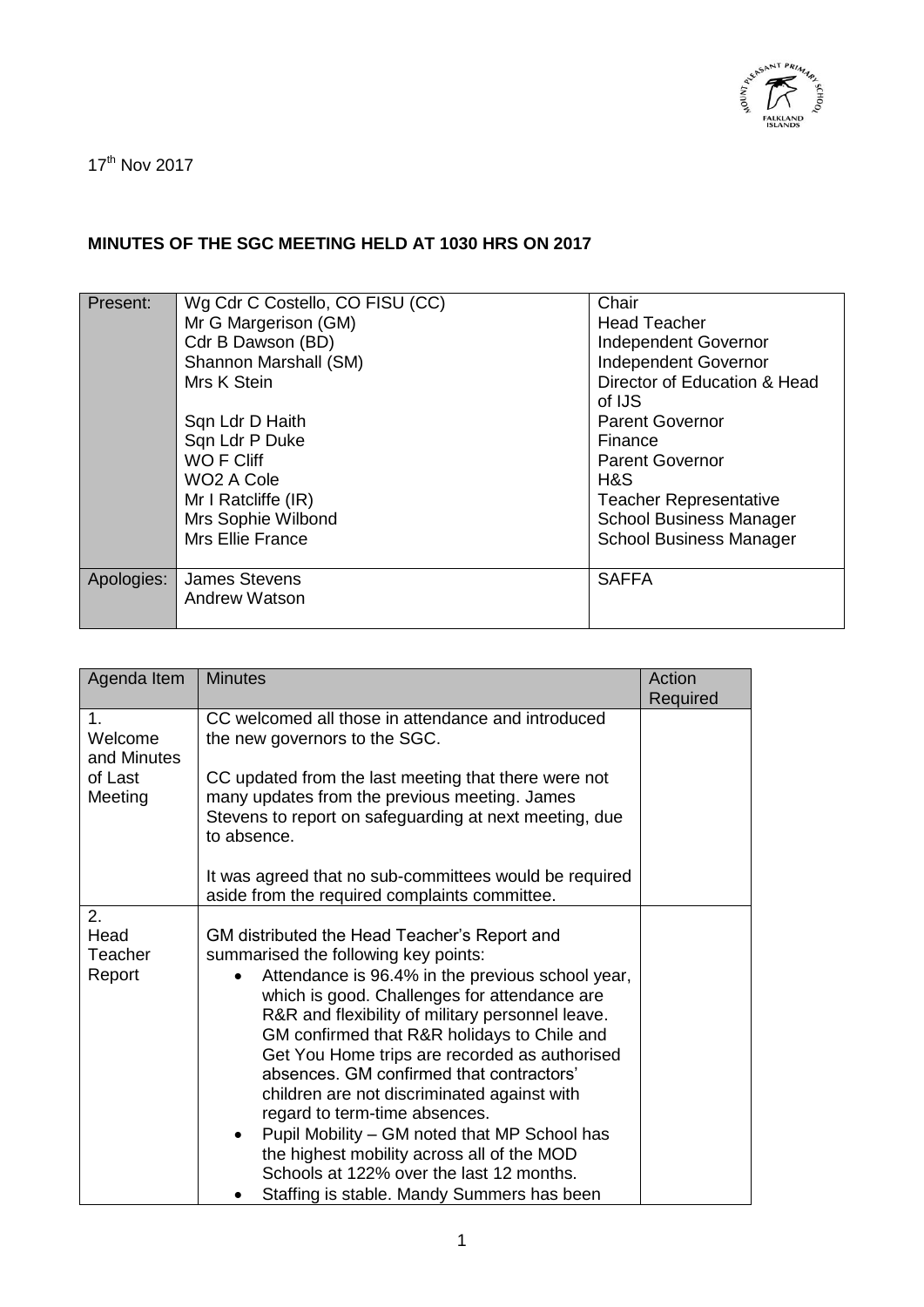

|                            | appointed as the new Year 5/6 class teacher,<br>replacing Ian Ratcliffe. The school is currently<br>advertising for LSAs and a swimming teacher.<br>There have been beneficial visits from DCYP,<br>٠<br>including First Aid, Manual Handling and H&S<br>training provided by Mark Harris.<br>The Single Central Register is up and running.<br>DBS certificates are in progress. These are<br>required by all governors.<br>There school has purchased new reading books.<br>IR explained the advantages of the new scheme.                                                                                                                        |           |
|----------------------------|-----------------------------------------------------------------------------------------------------------------------------------------------------------------------------------------------------------------------------------------------------------------------------------------------------------------------------------------------------------------------------------------------------------------------------------------------------------------------------------------------------------------------------------------------------------------------------------------------------------------------------------------------------|-----------|
|                            |                                                                                                                                                                                                                                                                                                                                                                                                                                                                                                                                                                                                                                                     |           |
| 4.<br>Health and<br>Safety | GM noted that Andy Cole has recently completed a<br>health and safety inspection of the school. The outcome<br>of this was that a manual handling risk assessment<br>must be completed.<br>Mike Cooper (Director DCYP) has written to all MOD<br>Schools following the Grenfell Tower fire in the UK and<br>required that the Force Fire Officer should complete a<br>risk assessment of MP School. This had already been<br>undertaken and our risk assessment is up to date,<br>however the BFSAI Fire Officer is visiting tomorrow<br>morning at 08:30 to review this. DIO are required to<br>complete an inspection of the MP school buildings, | <b>GM</b> |
|                            | which they are currently unaware of. The intention is for<br>the Fire Officer to visit DIO after his inspection tomorrow<br>to discuss this with them.<br>A fire evacuation was undertaken recently and the<br>school was fully evacuated and checked within 2<br>minutes of the fire service sounding the fire alarm.                                                                                                                                                                                                                                                                                                                              |           |
| 5.<br>Staffing             | Louise Deane has been recruited as the new EYU<br>Manager and will commence in post in September 2017<br>on a 24 month contract.                                                                                                                                                                                                                                                                                                                                                                                                                                                                                                                    |           |
|                            | Penny Eaton-Bell returns for September 2017 term as<br>the KS1 teacher.                                                                                                                                                                                                                                                                                                                                                                                                                                                                                                                                                                             |           |
|                            | Pia Treitlein and Sian Gaches leave at the end of this<br>academic year.                                                                                                                                                                                                                                                                                                                                                                                                                                                                                                                                                                            |           |
|                            | Ian Ratcliffe will be leaving MP school in December<br>2017 to move to SHAPE. Interviews for his post will be<br>on Thursday 13 <sup>th</sup> July and GM is hopeful that he will be<br>able to appoint a teacher from another MOD School.                                                                                                                                                                                                                                                                                                                                                                                                          |           |
| 6. Finance<br>Report       | LS distributed the top line of the FOO detailing the<br>budget allocation for this financial year. We have not yet<br>received any AP data for this year so the figures are<br>approximate.                                                                                                                                                                                                                                                                                                                                                                                                                                                         |           |
| 7. New Build               | GM updated that the external ring foundations have now                                                                                                                                                                                                                                                                                                                                                                                                                                                                                                                                                                                              |           |